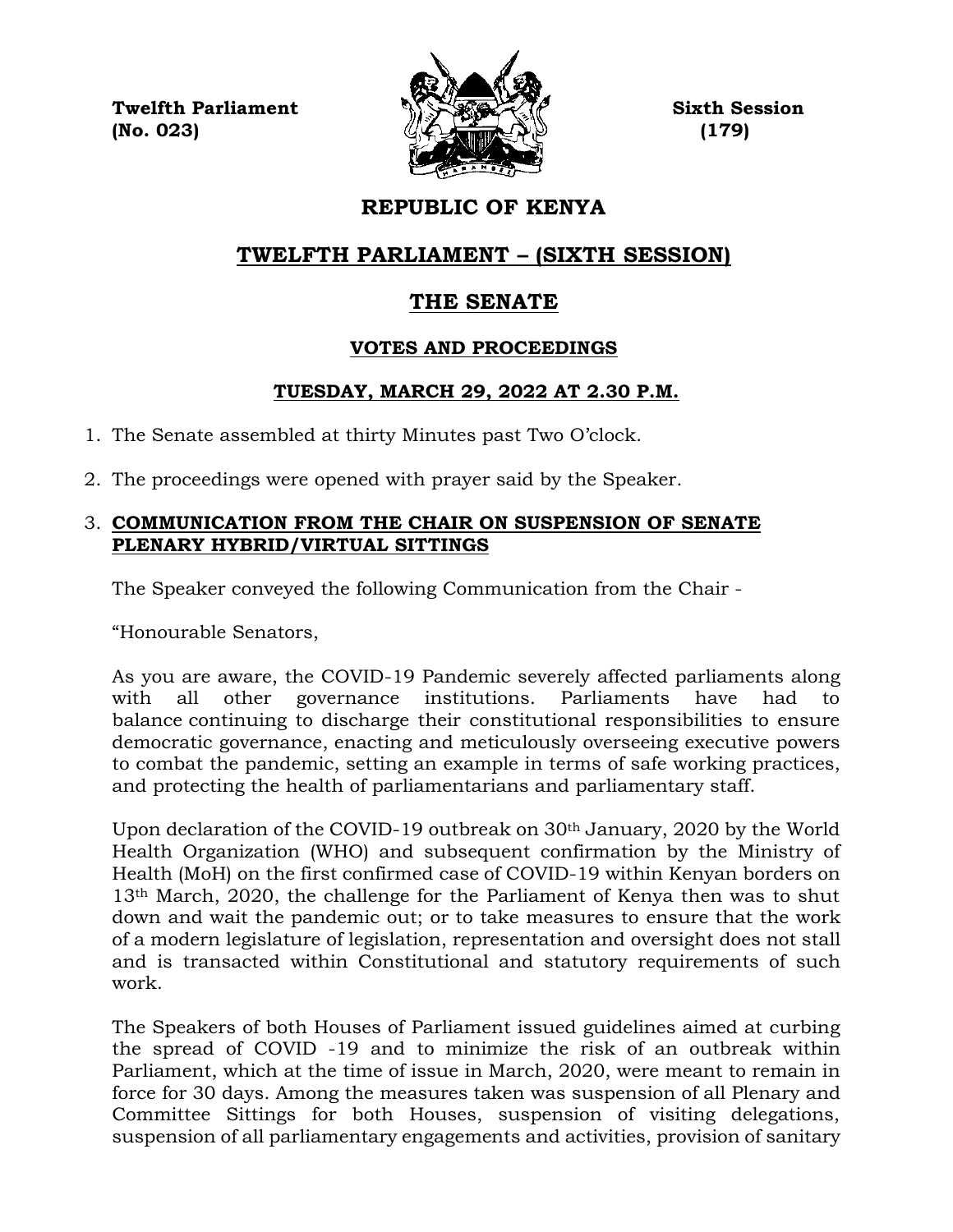and personal protective equipment, and enforcement of strict preventive measures such as social distancing and self-quarantine.

On the part of the Senate, on the advice of a COVID-19 Technical Taskforce that included officers from the Ministry of Health, altered its Calendar pursuant to Standing Orders 28 and 29, on 17th March, 2020, to sit once a week and reduced its hours of Sitting pursuant to Standing Order 31 (3)(b), so as to be in line with a nationwide curfew which was at 7:00 p.m. Further guidelines were issued on 17<sup>th</sup> April, 2020 to enable Members to participate in legislative business remotely and for use of roll call voting, pursuant to Standing Order 83.

On 21st July, 2020, the Senate amended its Standing Orders to provide for virtual sittings, pursuant to the provisions of Article 124(1) of the Constitution and Standing Orders 255 and 257. As a result, Virtual/Hybrid Sittings had legal authority, to enable the Senate to continue to exercise its constitutional mandate. Virtual/hybrid sittings enabled the Senate to pass Bills and Motions that were crucial at the time, to contain the spread of the pandemic and that have continued to serve the nation now and in the future.

Honourable Senators;

Virtual/Hybrid sittings had both pros and cons for both Plenary and Committee Sittings. A positive side with respect to Committee meetings is that at all times, Committees have been able to obtain a quorum on time to transact business. This has facilitated faster consensus building and arriving at resolutions on matters faster. This has resulted in many Committees clearing a backlog of legislative business that had otherwise stalled due to lack of quorum. Another positive outcome is that engagement with stakeholders has been flexible, owing to the convenience of holding a meeting at any time, attendance from their places of work or stations, and in some cases, from home, and limited pressure for Committee rooms. Stakeholders no longer had to travel to Parliament Buildings for meetings.

However, whereas virtual/hybrid sittings have had a positive impact for Committees, the converse effect of this has been a drastic reduction in the number of Senators attending Plenary Sittings both physically and virtually. At the convening of the Senate at every Sitting, there is barely quorum hence application of Standing Order 36 is increasingly gaining prominence. On the other hand, for Senators who make the effort to attend Plenary Sittings remotely, participation has been distant, unless there is a Division. As a consequent, Presiding Officers have been forced on many occasions to adjourn sittings shortly after convening, not due to lack of legislative business, but due to the absence of movers of the business.

In addition to this, in instances where movers of legislative business are absent, such business has been dropped from the Programme of Senate Business pursuant to Standing Order 59(3). This has further exacerbated the stalling of legislative business before the Senate.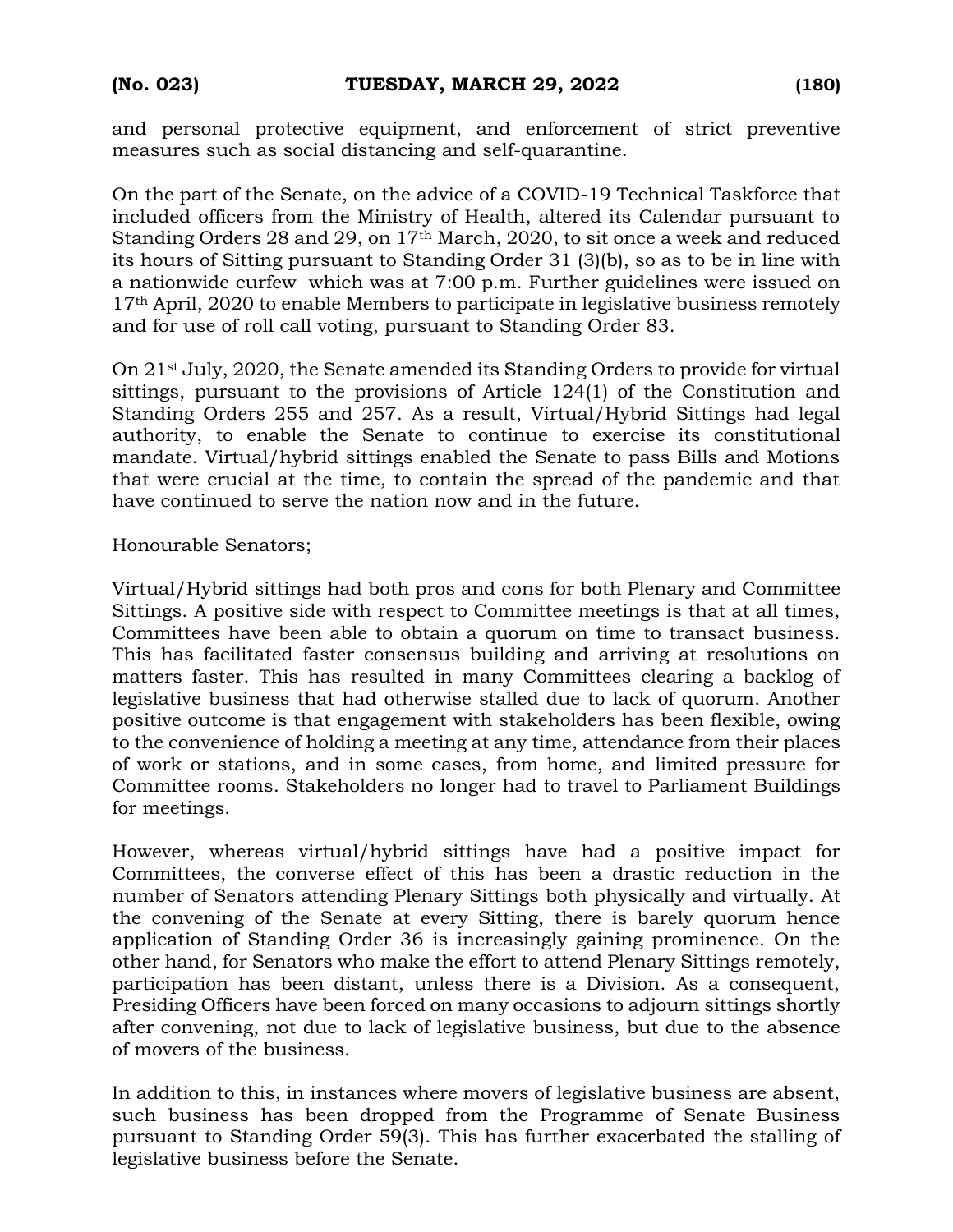Honourable Senators;

Application of Part XXIXA of the Standing Orders is to the extent that a "*physical sitting is not possible as the Speaker may, in consultation with the Senate Business Committee, determine*", as required by Standing Order 251A.

Given the aforementioned concerns, the Senate Business Committee, at its meeting held today, Tuesday, 29th March, 2022, deliberated on this matter and noting that the Parliamentary Service Commission has made tremendous efforts to facilitate a conducive working environment and facilitated vaccination for both Senators and parliamentary staffers; and in view of easing of the nationwide containment measures by the Ministry of Health, due to favorable results in COVID-19 prevalence rates, resolved that virtual/hybrid sittings of the Senate Plenary be suspended from Thursday, 31<sup>st</sup> March, 2022.

Honorable Senators;

I therefore direct that virtual/hybrid sittings of Senate Plenary will be suspended effective Thursday, 31st March, 2022.

However, Committee sittings may continue with their virtual/hybrid sittings pursuant to Standing Order 251A (1) (b).

I thank you!"

## 4. **PETITION**

Pursuant to Standing Order 232 (2), the Vice Chairperson, Standing Committee on Agriculture, Livestock and Fisheries, laid on the Table of the Senate, report of the Standing Committee on a Petition to the Senate by Mr. Joseph Mikolela and others, concerning the plight of seed farmers in Trans-Nzoia County.

The Speaker allowed comments and observations in relation to the Petition, pursuant to Standing Order 232 (2).

### 5. **PAPERS**

The following Papers were laid on the Table of the House:-

- (i) Report of the Office of the Controller of Budget on the County Governments Budget Implementation Review for the first half of Financial Year 2021/2022.
- (ii) Report of the Auditor General on the financial statement of County Assembly of Isiolo Car Loan (Members) Scheme Fund for the year ended 30th June, 2018.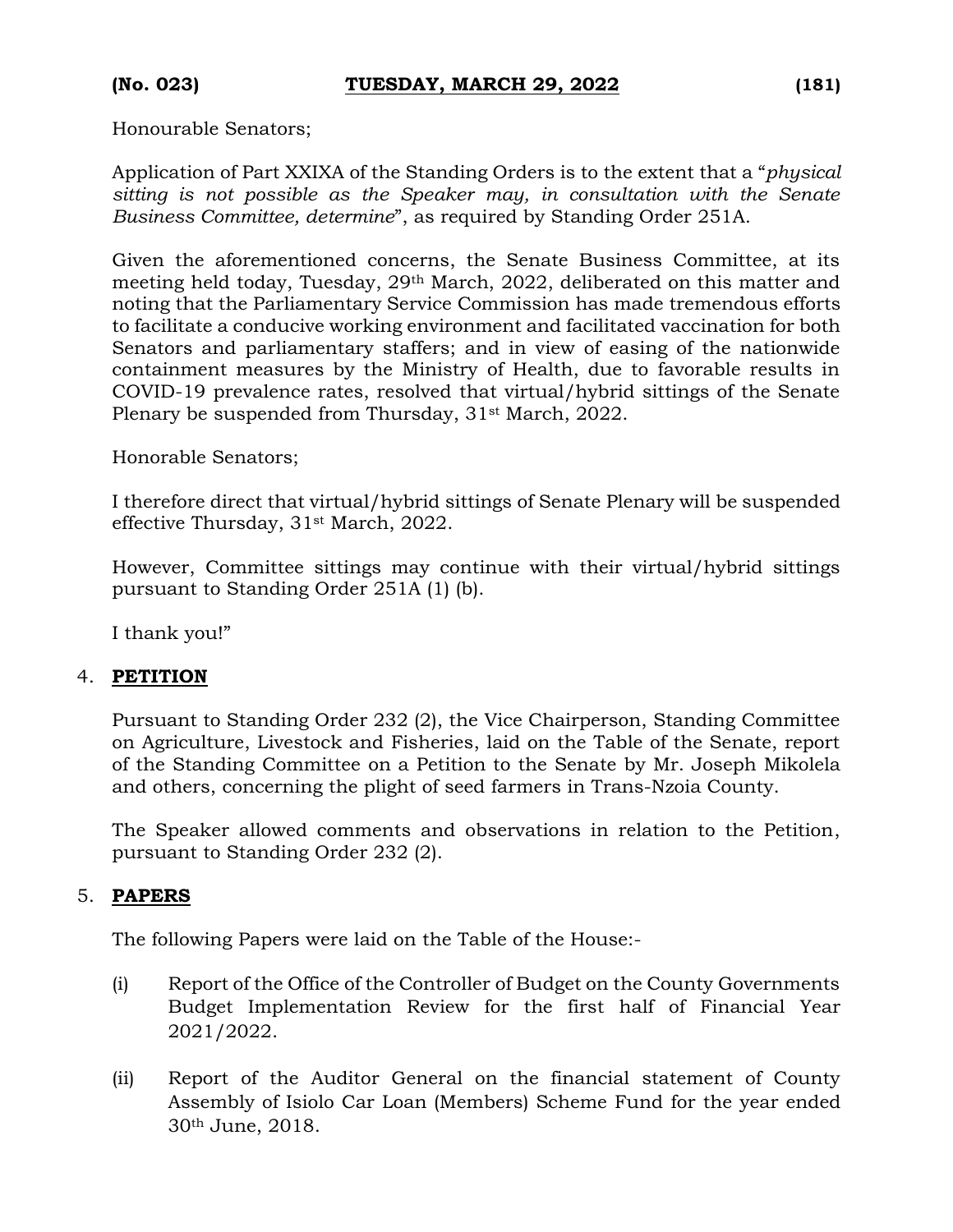- (iii) Report of the Auditor General on the financial statement of Tharaka Nithi County Bursary Development Fund for the year ended 30th June, 2020.
- (iv) Report of the Auditor General on the financial statement of Baringo County Bursary Fund for the year ended 30th June, 2014.
- (v) Report of the Auditor General on the financial statement of Baringo County Bursary Fund for the year ended 30th June, 2015.
- (vi) Report of the Auditor General on the financial statement of Baringo County Emergency Fund for the year ended 30th June, 2016.
- (vii) Report of the Auditor General on the financial statement of Baringo County Emergency Fund for the year ended 30<sup>th</sup> June, 2019.
- (viii) Report of the Auditor General on the financial statement of Baringo County Community Conservation Fund for the year ended 30<sup>th</sup> June, 2019.
- (ix) Report of the Auditor General on the financial statement of Baringo County Community Conservation Fund for the year ended 30<sup>th</sup> June, 2020.
- (x) Report of the Auditor General on the financial statement of Bomet County Bursary Fund for the year ended 30<sup>th</sup> June, 2020.
- (xi) Report of the Auditor General on the financial statement of Bomet County Education Revolving Fund for the year ended 30th June, 2020.
- (xii) Report of the Auditor General on the financial statement of Nyandarua County Executive Committee Members' Car Loan and Mortgage Scheme Fund for the year ended 30<sup>th</sup> June, 2020.
- (xiii) Report of the Auditor General on the financial statement of Samburu County Assembly Staff Mortgage Scheme Fund for the year ended 30th June, 2019.
- (xiv) Report of the Auditor General on the financial statement of Kirinyaga County Health Sector Service Fund for the year ended 30<sup>th</sup> June, 2020.
- (xv) Report of the Auditor General on the financial statement of Meru County Revenue Board for the year ended 30th June, 2020.
- (xvi) Report of the Auditor General on the financial statement of Kyeni Water and Sewerage Company Limited for the year ended 30th June, 2020.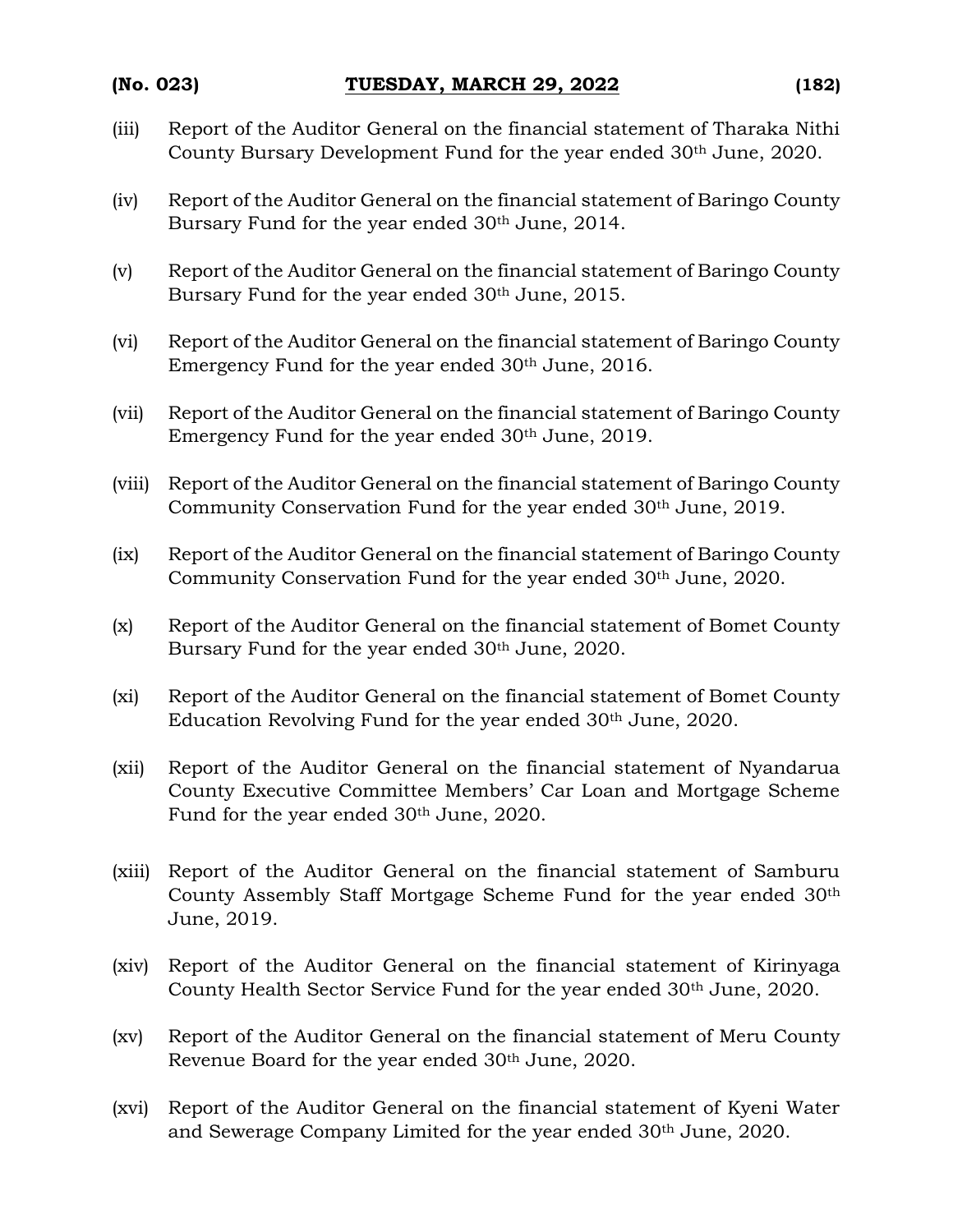- (xvii) Report of the Auditor General on the financial statement of Tharaka Nithi County Assembly Car Loan and Mortgage Fund for the year ended 30th June, 2020.
- (xviii) Report of the Auditor General on the financial statement of Kericho County Assembly Members Car Loan and Mortgage Scheme Fund for the year ended 30th June, 2020.
- (xix) Report of the Auditor General on the financial statement of Kisii County Veterinary Services Development Fund for the year ended 30th June, 2020.
- (xx) Report of the Auditor General on the financial statement of Kisii County Bursary Fund for the year ended 30th June, 2020.
- (xxi) Report of the Auditor General on the financial statement of Migori County Water and Sanitation Company Limited for the year ended 30<sup>th</sup> June, 2020.

*(The Senate Majority Leader)*

(xxii) Report of the Standing Committee on Labour and Social Welfare on the Community Groups Registration Bill (National Assembly Bills No. 20 of 2021)

*(The Vice- Chairperson, Standing Committee on Labour and Social Welfare)*

(xxiii) Report of the Standing Committee on Agriculture, Livestock and Fisheries, on a Petition to the Senate by Mr. Joseph Mikolela and others, concerning the plight of seed farmers in Trans-Nzoia County.

*(The Vice Chairperson, Standing Committee on Agriculture, Livestock and Fisheries)*

(xxiv) Press Statement by the Chairperson of the Committee on Finance, Planning and Economic Affairs, of the Council of Governors, issued on 4th November, 2021, concerning the Commission on Revenue Allocation's recommendation for sharing of revenue between the National and County Governments, in response to a point of order raised by the Senator for Nairobi City County (Sen. Sakaja Johnson, MP) on Thursday, 24th March, 2022, when contributing to a statement issued by the Chairperson, Standing Committee on Finance and Budget, pursuant to Standing Order 100, on the status of the County Government Grants Bill (Senate Bills No. 35 of 2021),

*(Sen. Okong'o Mogeni, MP)*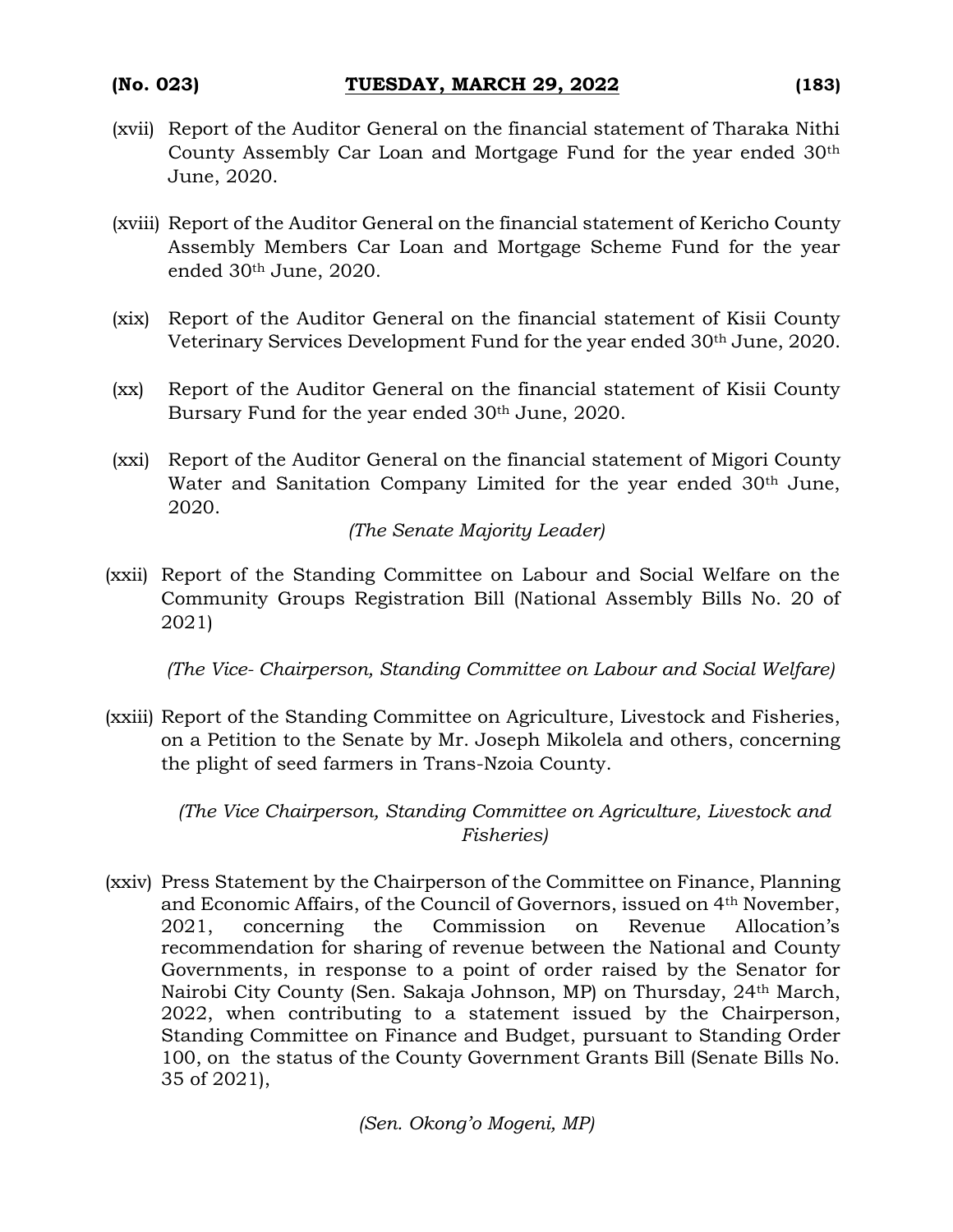6. **SUSPENSION OF THE PROCEEDINGS OF THE SENATE –** (ten minutes past three O'clock)

Rising a Point of Order, the Senate Majority Leader brought to the attention of the Speaker that there was need for Senators to consultation on how to proceed on orders scheduled for division at Orders No. 8 to 13.

And the Speaker acknowledging the comments by Senators in support of the Point of Order, suspended the proceedings of the Senate for one hour to allow for consultation.

7. **HOUSE RESUMED** – at forty minutes past four O'clock – (the Speaker in the Chair)

## 8. **THE DIVISION OF REVENUE BILL (NATIONAL ASSEMBLY BILLS NO. 8 OF 2022)**

Order read;

THAT, the Division of Revenue Bill (National Assembly Bills No. 8 of 2022) be now read a Second time.

*(The Senate Majority Leader – 22.03.2022)*

Debate interrupted on Tuesday, 22nd March, 2022 resumed on a Division.

The House proceeded to a Division;

The Speaker directed that a Roll Call Division be taken pursuant to Standing Order 83 (1), and in line with the further Guidelines issued by the Speaker for Senate plenary and Committee sittings during the Covid-19 pandemic situation dated 17th April, 2020;

The Speaker directed that the Division Bell be rung for two minutes;

Upon the expiry of the two minutes, the Speaker directed that the doors be locked and the bars be drawn;

The names of the Tellers were announced as follows;

- 1. Sen. Charles Kibiru Reubenson, MP AYES
- 2. Sen. Sylvia Mueni Kasanga, MP NOES

The Speaker put the Question and directed the Clerk to call out the names of Senators in alphabetical order;

The results of the Division were as follows:-

**AYES: 29 NOES: 0 ABSTENTIONS: 0**